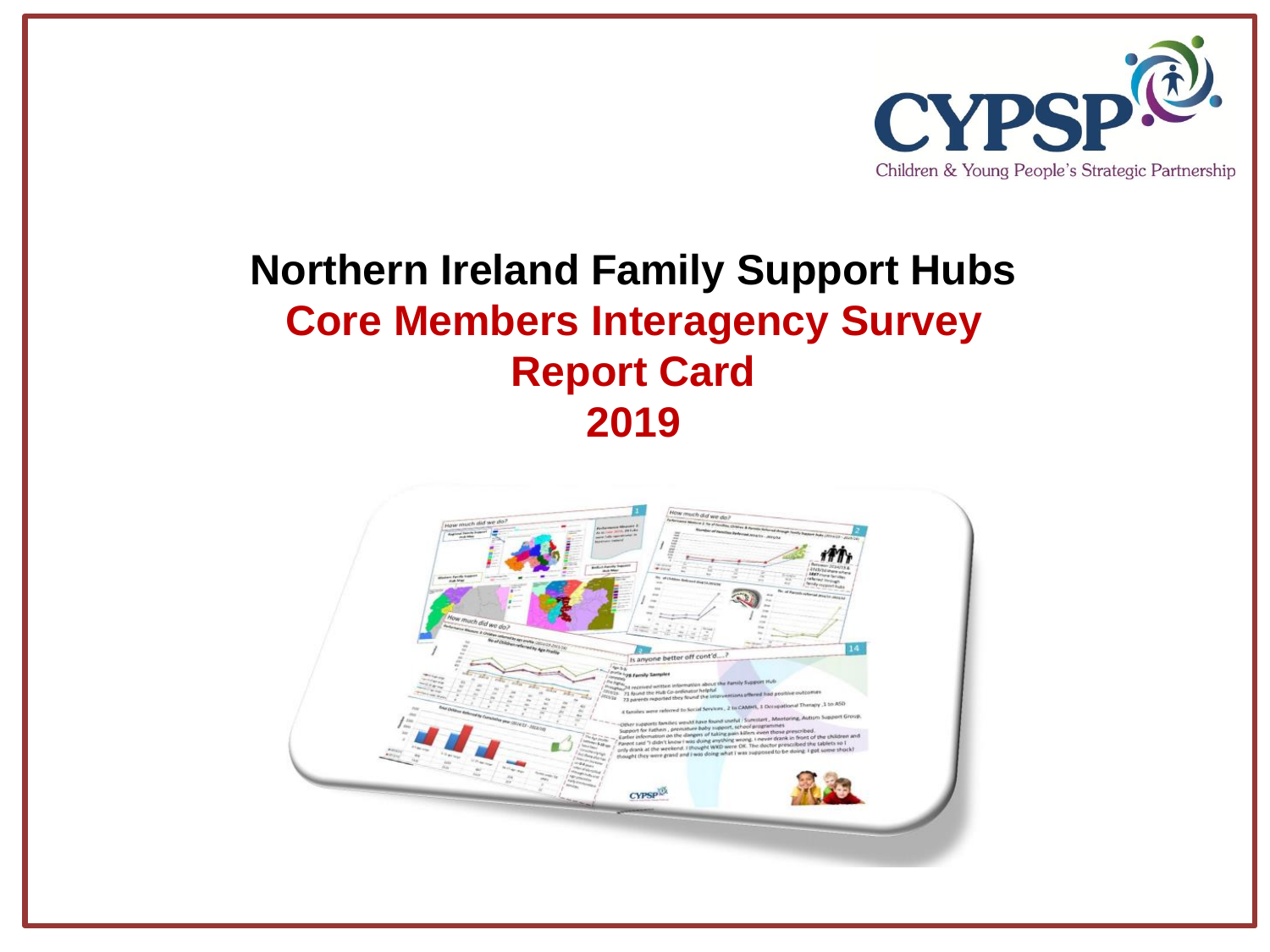### **Introduction**

The Family Support Hubs (Hubs) have been growing and developing for the last 6 years and there are currently 29 Hubs in operation across N.Ireland.

They provide a collaborative interface across the statutory, voluntary and community sectors, and currently involve representation from **approximately 672 Family Support Hub Core Members/Organisations**. This approach to early intervention relies on good working relationships. The work of the Hubs demonstrates a high level of commitment and goodwill from host organisations, Trusts, partner organisations, core and associate members, and a holistic approach to meeting the needs of families.

In 2015 the Children and Young Peoples Strategic Partnership (CYPSP), who are responsible for this development, conducted an online survey of the views of partner organisations. The results were very positive and since we have continued to complete an annual core members survey. This report is a summary of those findings for 2019. Once again the member organisations have indicated that Family Support Hubs continue to have a positive impact on families and communities and have a crucial role to play in the co-ordination of early intervention services.

In 2018/19 **7137** families were referred to the Hubs. This was an increase of 456 families on the previous year.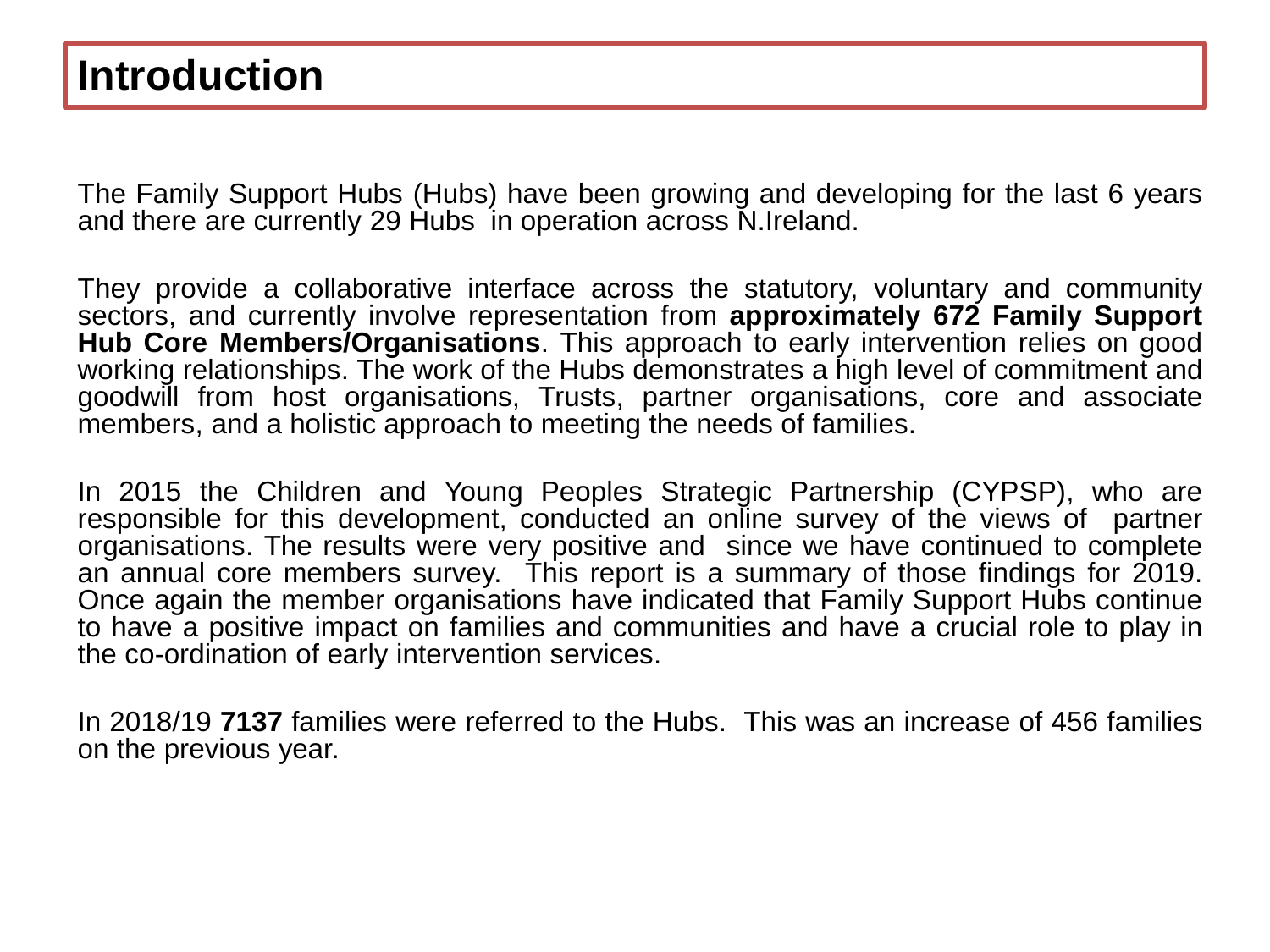A Family Support Hub is a multi-agency network of statutory, community and voluntary organisations that either provide early intervention services or work with families who need early intervention services. The network accepts referrals of families who need early intervention family support and uses their knowledge of local service providers and the Family Support Database [www.familysupportni](http://www.familysupportni/) to signpost families with specific needs to appropriate services.

The Hub concept is based on the idea that early intervention services can be delivered more effectively if existing providers are encouraged to work more closely together and form a supportive network.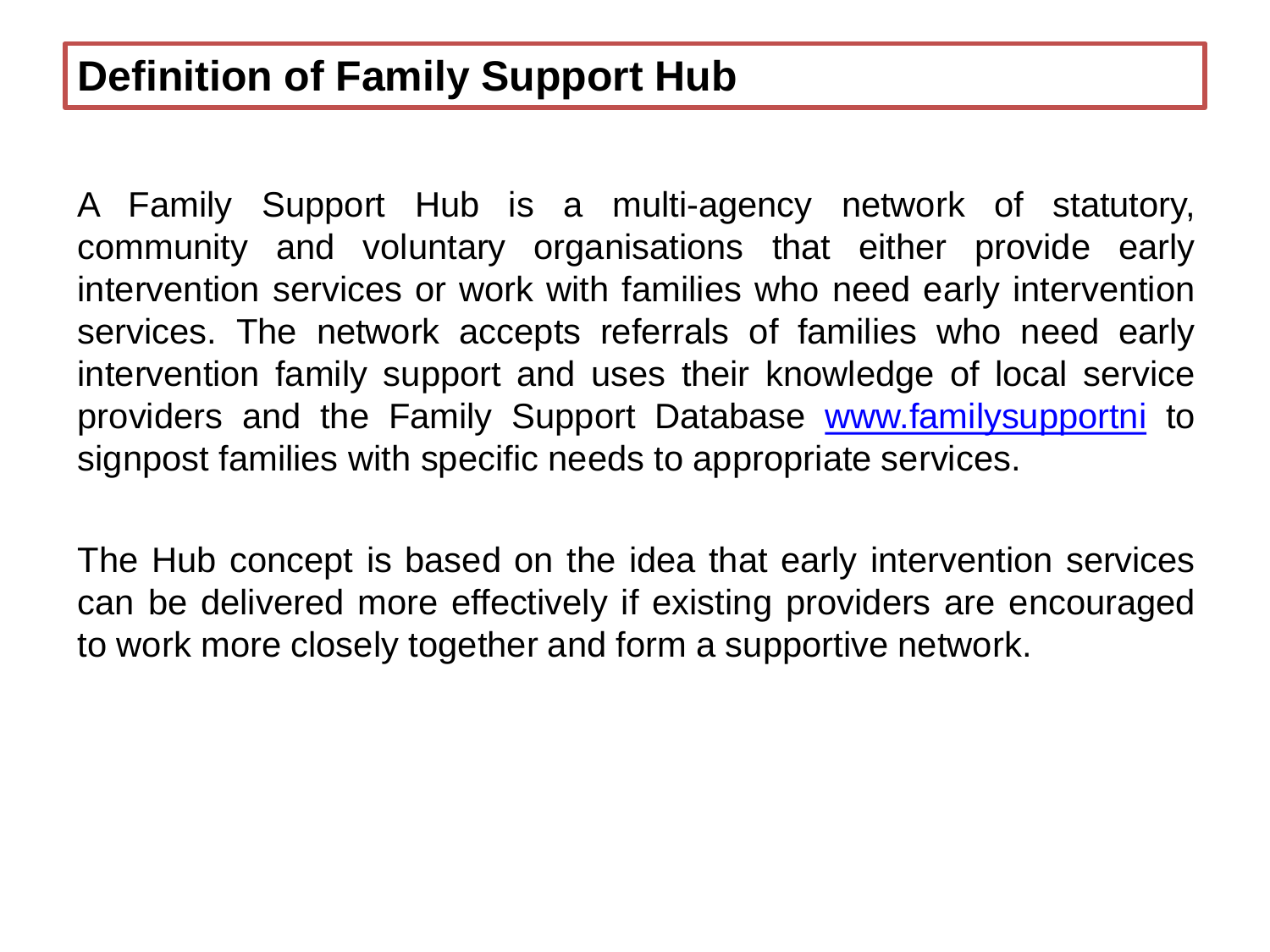## **Family Support Hub Outcomes**

- To improve access to early intervention family support services by matching the needs of referred families to family support providers
- To improve coordination of early intervention family support services by creating a collaborative network of community, voluntary and statutory providers
- To improve awareness of early intervention family support services
- To assess the level of unmet need for early intervention family support services and inform the Locality Planning Groups and Trust Outcomes Groups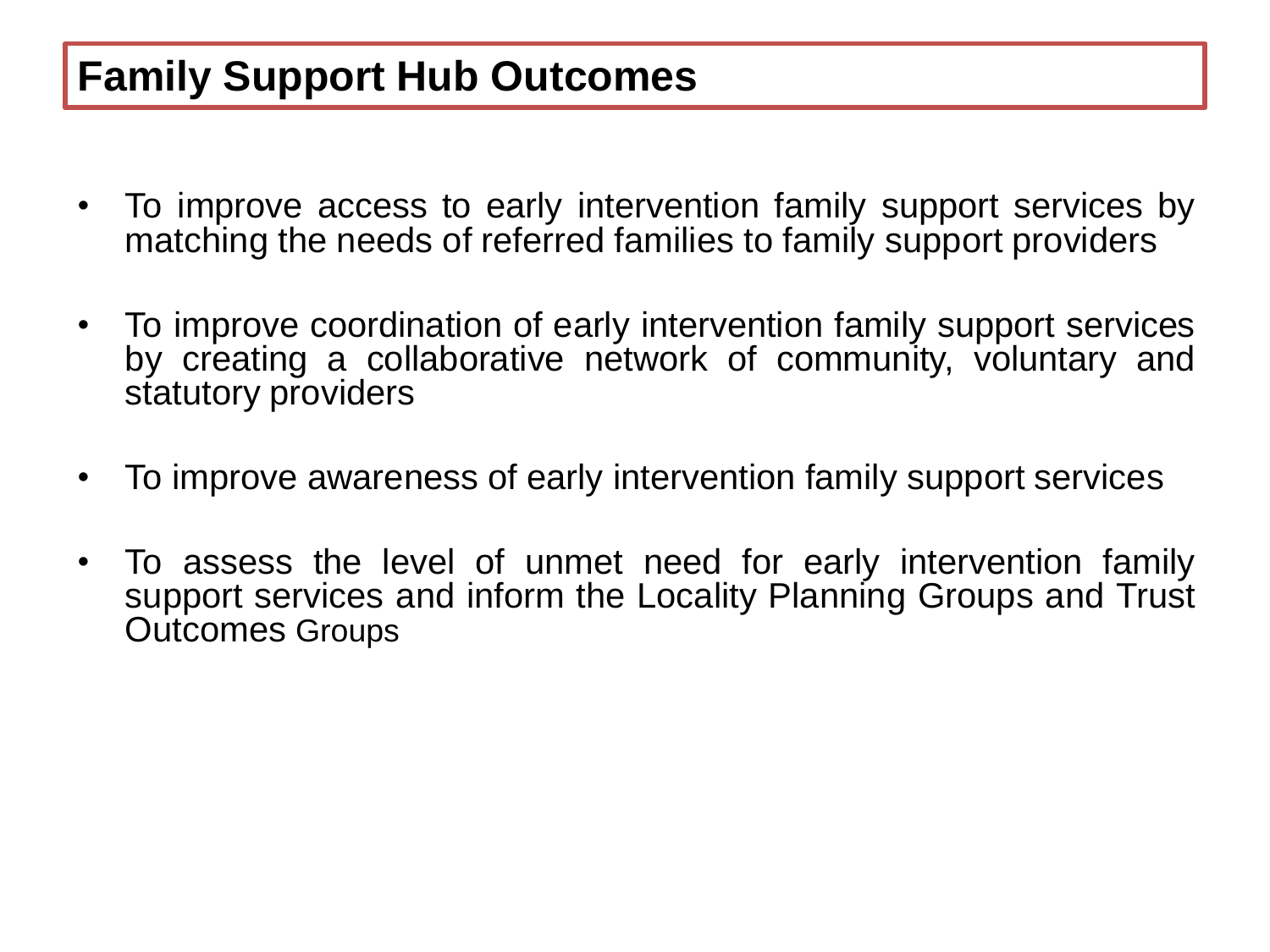### **Access to a Hub is based on:**

- Family with at least one child 0-18 years
- Live in geographical patch covered by Hub
- Experiencing 'early onset of problems' that do not meet the criteria for statutory Social Services
- Referrer is either unclear about what exists to support a family with the problems they are experiencing or feels the family need the support of more than one agency
- Referrals will be accepted from Social Services in circumstances where it is the intention to close the case to statutory intervention but there is a need to maintain a lower level of family support.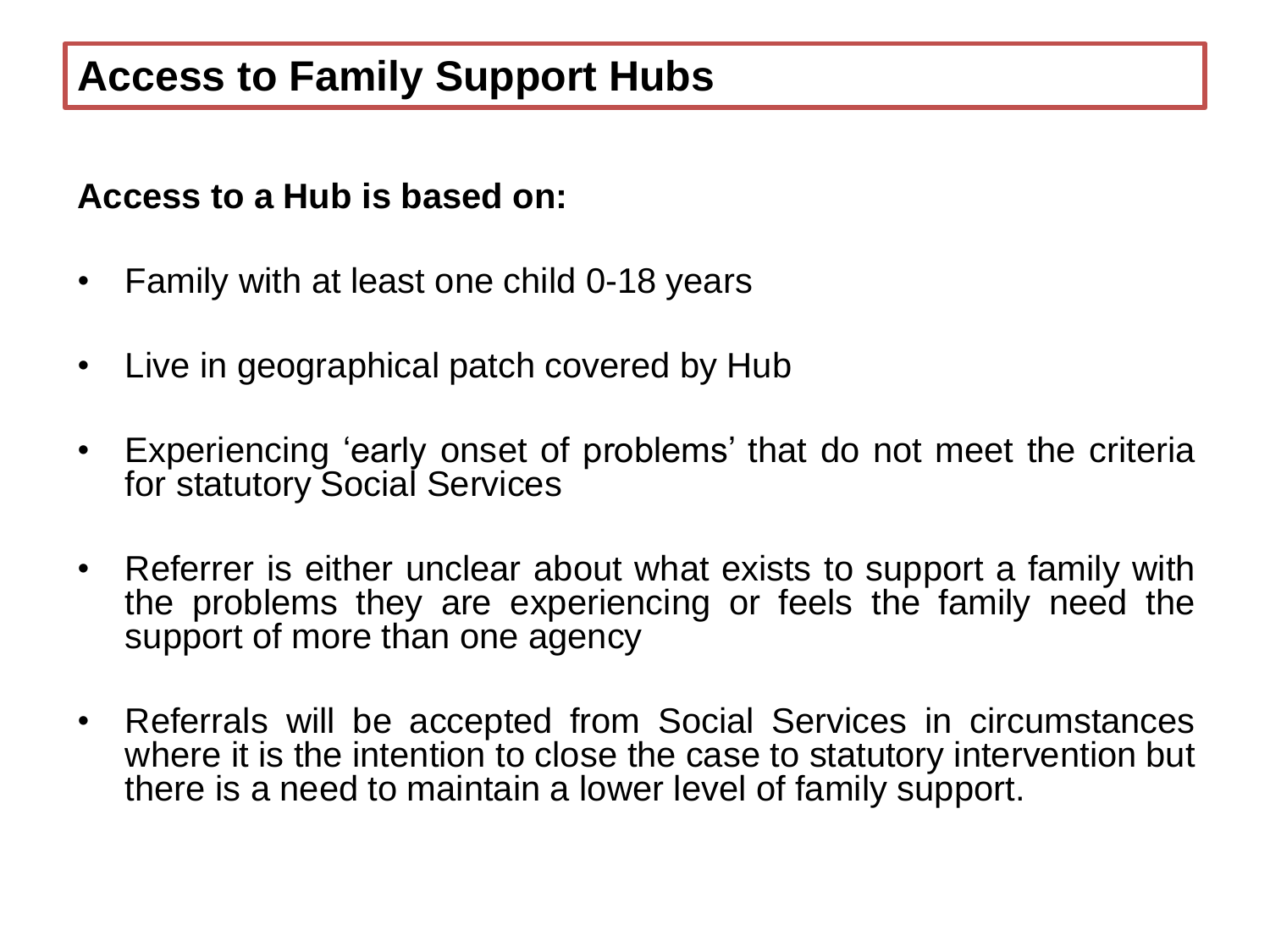### **The Survey**

#### **Family Support Hub Core Members Questionnaire 2019**



#### **Note:**

The 2018 Family Support Hub Interagency Core Members survey was circulated to 680 core members. Core membership has decreased slightly by 8 members over the last year. The response rate as a whole number has decreased from 204 core members completing the core members survey in 2018 to 158 core members in 2019.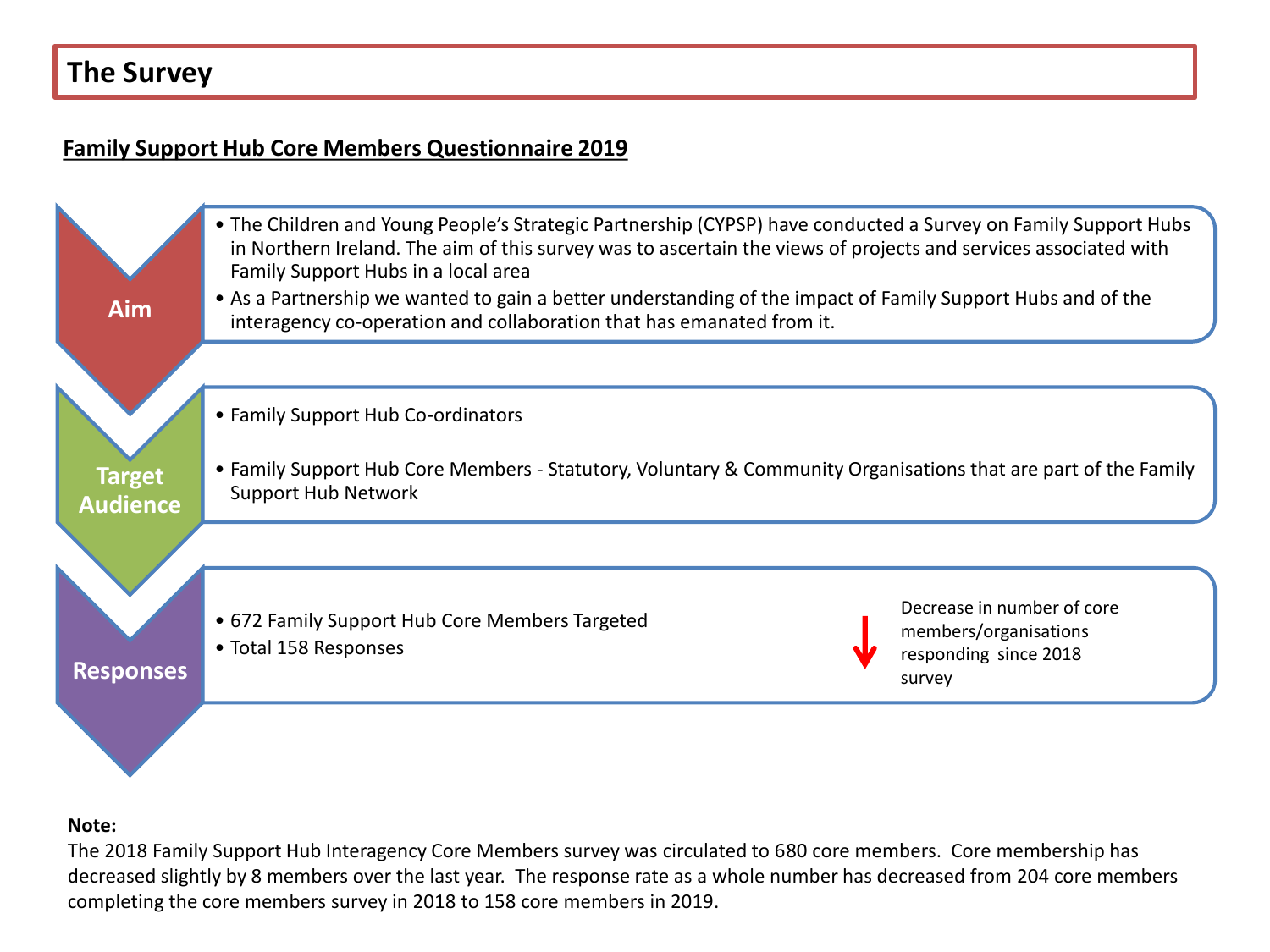### **Level of Response to Survey**

#### **Responses per Outcomes Area in 2019**



Hub location Unspecified: 10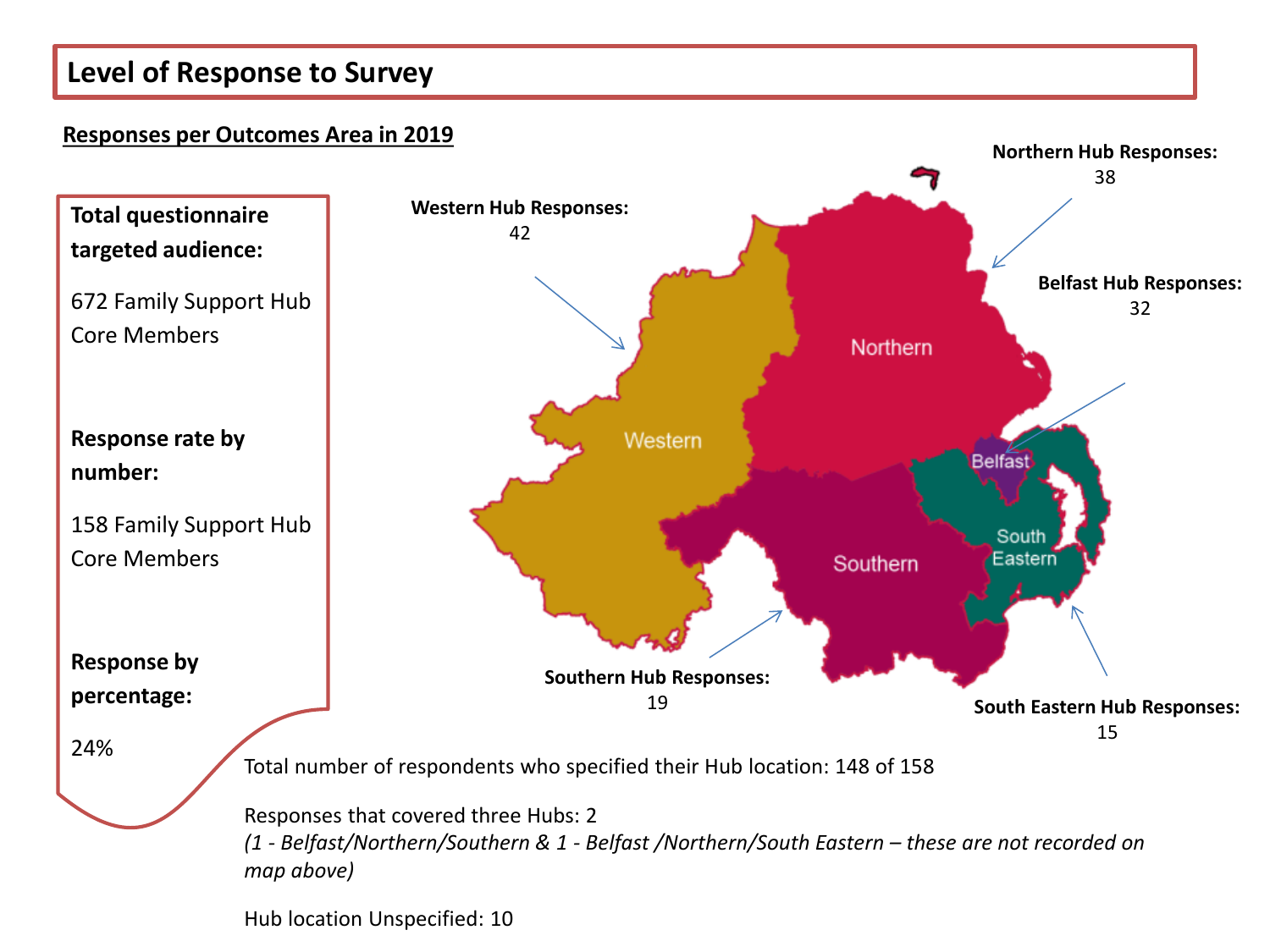### **Level of Response to Survey by Outcomes Group Area**



Note: Responses covering more than one Hub are not recorded on the map above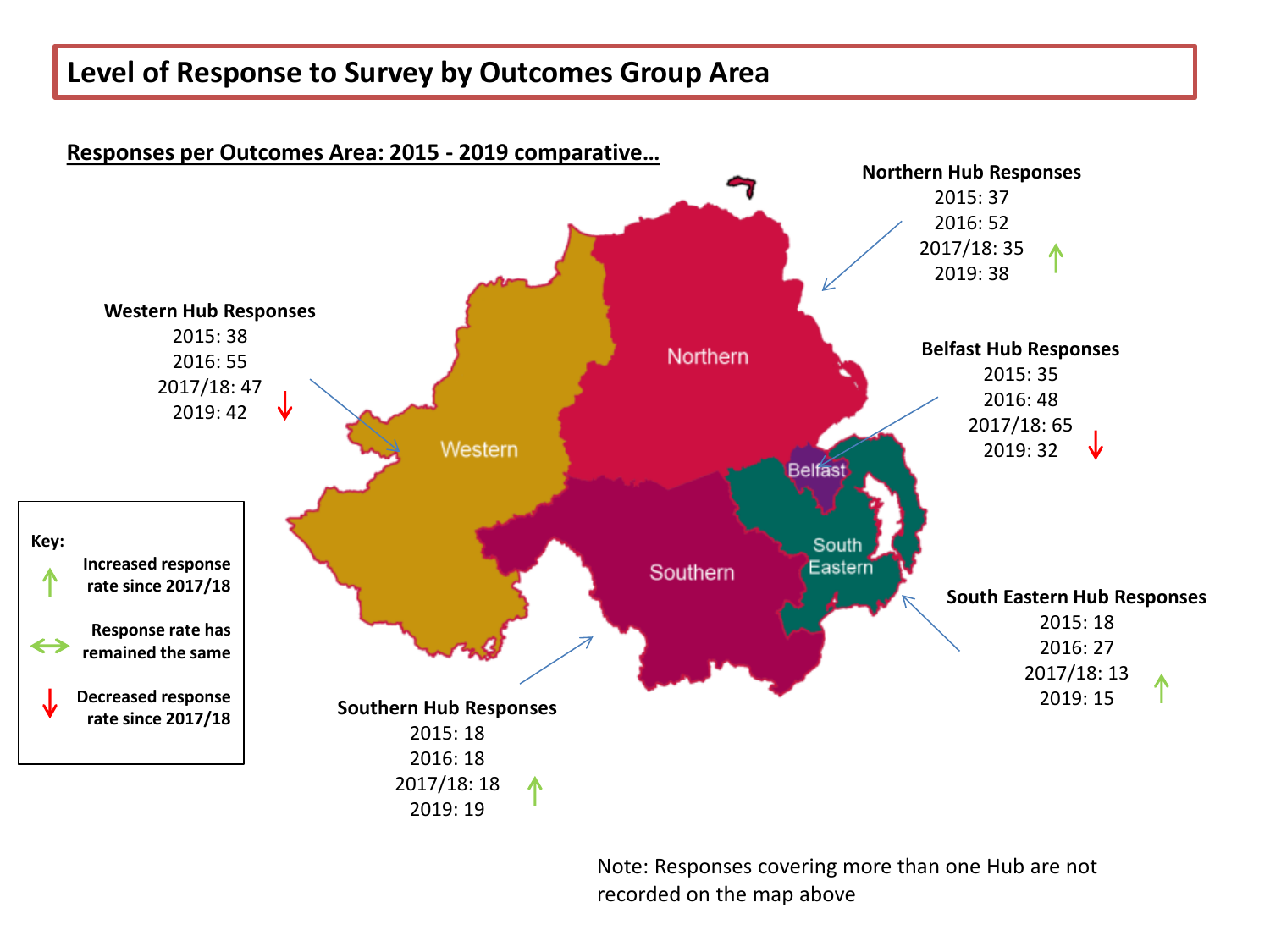### **Improving Awareness of Early Intervention Family Support**

#### **Service Provider Feedback**



#### Comments from service providers

- Great joined up working and inter service networking and support
- Definitely, it is difficult to imagine the community landscape without family support hubs being an integral part of it
- Able to access support for parents who are struggling at home
- Yes, though due to waiting lists for services and some funding being withdrawn has made it difficult to get services that families need
- Listening to everyone around the table it is clear to hear that early intervention is key
- Has provided me with an insight into local need

### **2017/18 comparative…**

#### **What does the data tell us?**

The data has shown the member organisations who responded to the survey believe there is a retained focus on early intervention in local areas – 97%. This has remained the same since the survey was completed in 2017/18.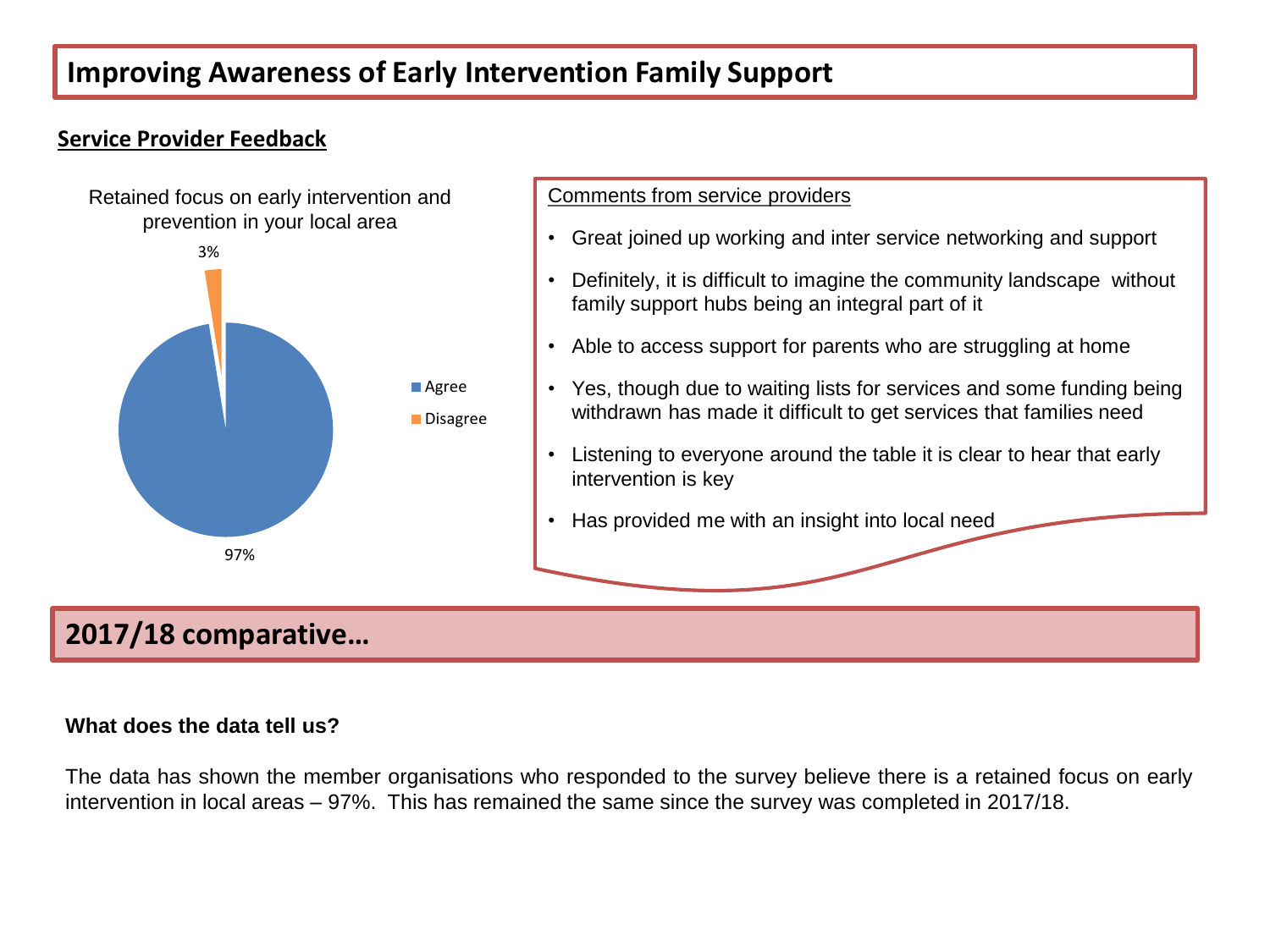### **Improving Access to Family Support Services**



#### **What does the data tell us?**

The data has shown member organisations who responded to the survey believe there is an increased use of resources available in local areas. This has remained the same since the survey was completed in 2017/18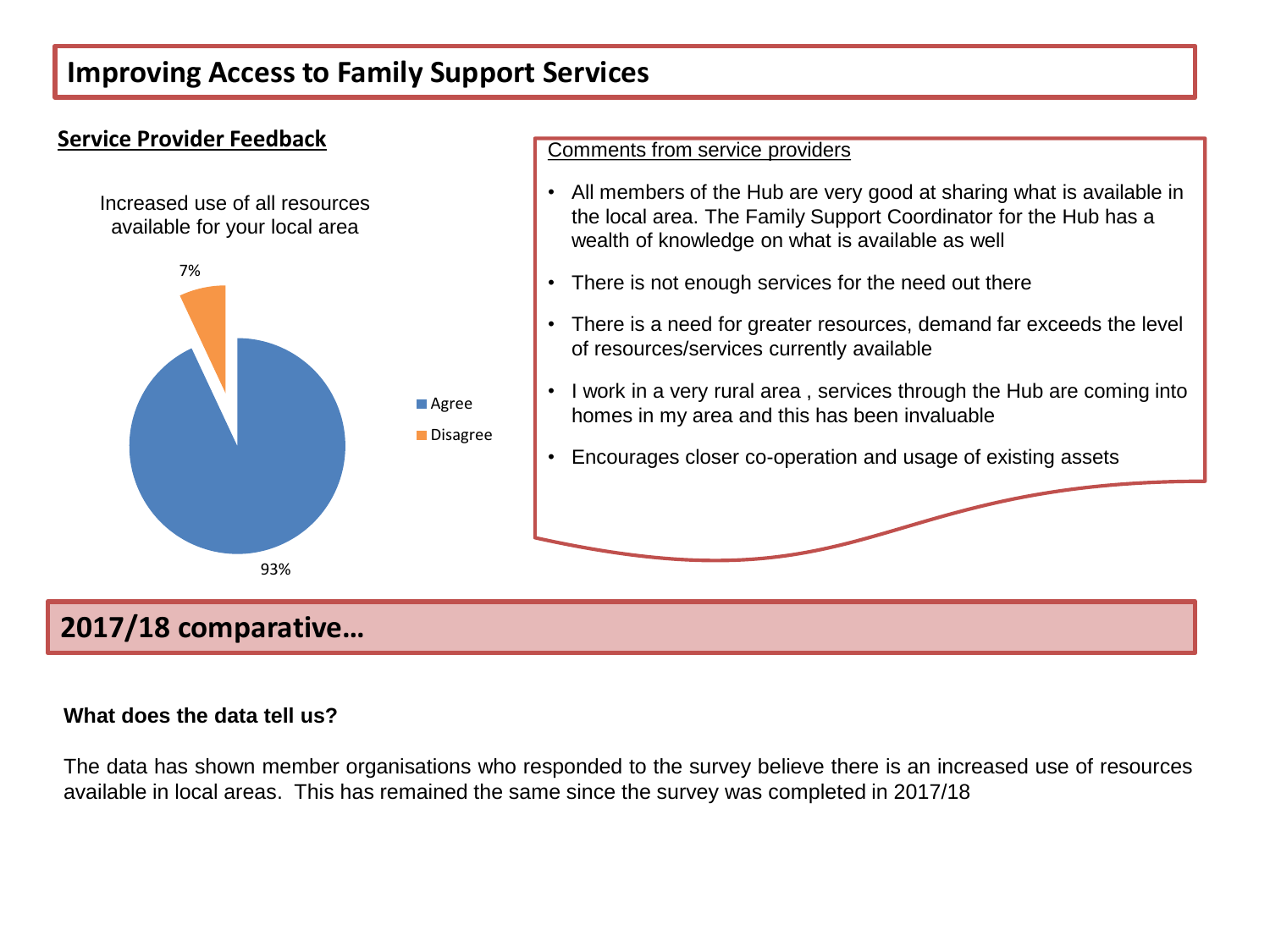### **Assessing the Level of Unmet Need**

# **Selection of Service Provider Feedback** Helped to identify the service gaps in your local area4%

■ Agree Disagree Comments from service providers

- The Hub Network is particularly good at this
- A single point allows for the identification of gaps and need
- We are monitoring service gaps at a locality level and feed this up to the Outcomes Group
- It is difficult to offer services if they are not established in the local community. The hub tries to offer what is available in the community and this can, on occasions be limited
- Yes gaps are fed into Locality Planning Groups

### **2017/18 comparative…**

96%

#### **What does the data tell us?**

The data has shown a 2% increase in the number of organisations who responded to the survey believe the Hubs have helped to identify gaps in their local area since the survey was completed in 2017/18.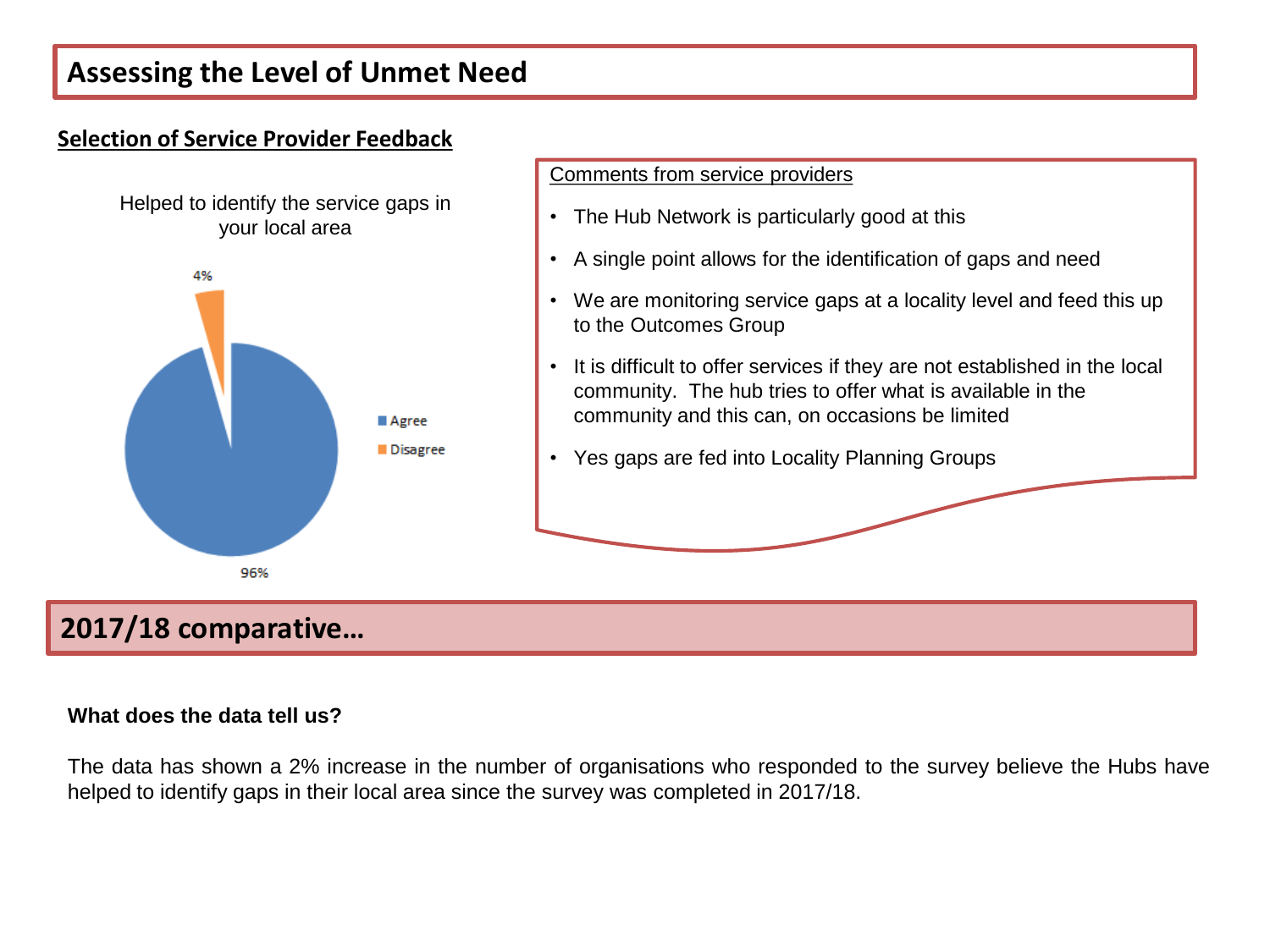### **Improving Coordination**



### **2017/18 comparative…**

#### **What does the data tell us?**

The data has shown that hub members who responded to the survey believe there is less likelihood of duplication of service provision in local areas since the survey was completed in 2015. The number of hub members who agreed with this statement has remained the same since last year.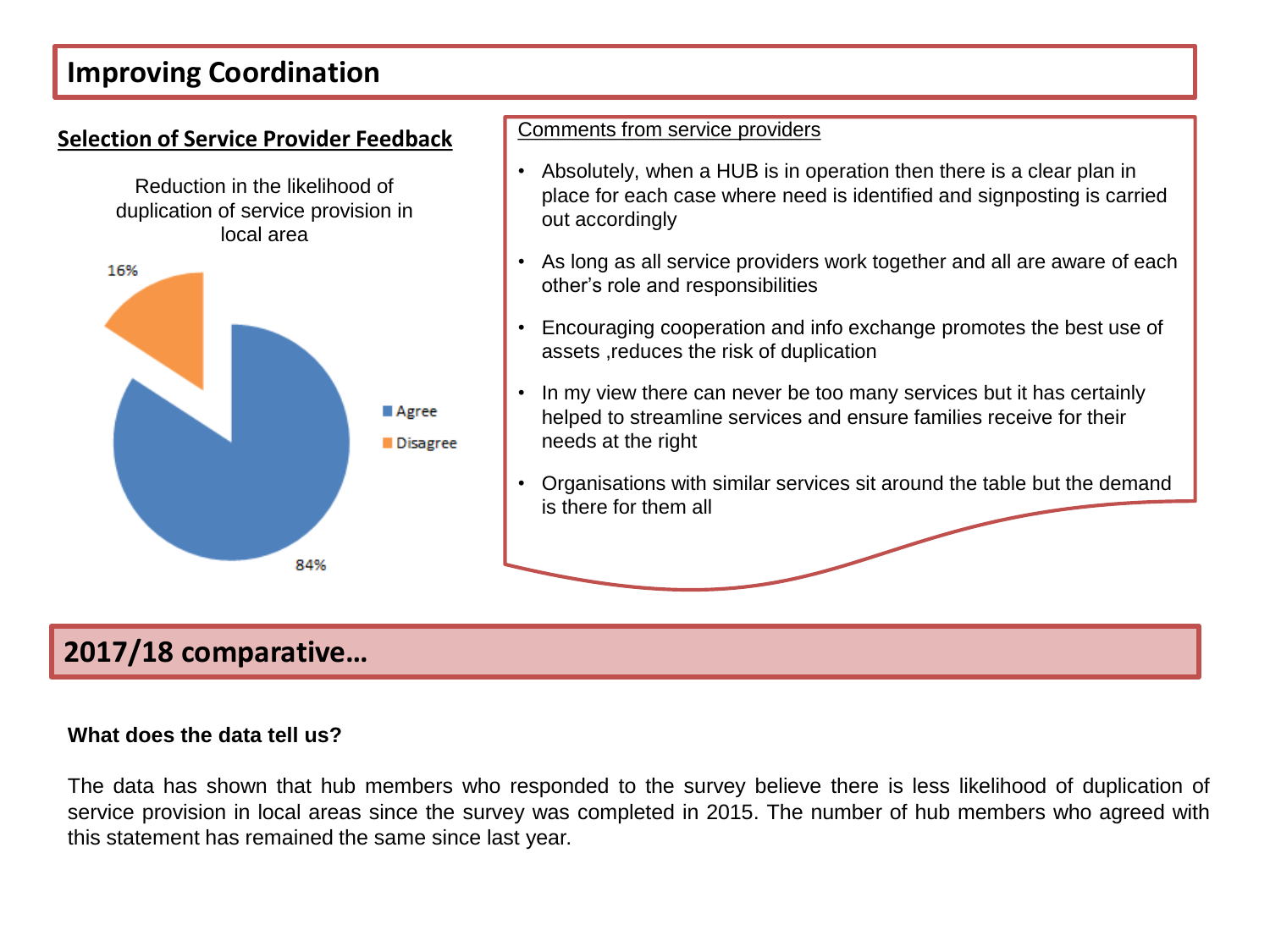### **Improving Coordination**



- A great mix from all sectors ensuring information is shared
- Excellent HUB coordinator who ensures that any new service provider is invited to HUB meeting to provide update on their service - a wide range of services attend all meetings. Discussion takes place re most appropriate service for case
- The Family Support Hubs acting as a central point and by bringing providers together has been beneficial.
- Hub makes very good use of services in the area
- But it has also shown there is a need for a need for additional services

### **2017/18 comparative…**

#### **What does the data tell us?**

This question was not reported on in the 2017/18 survey.

The data has shown that majority of hub members who responded to the survey believe that the Hub Network makes the best use of the range of service providers in their area.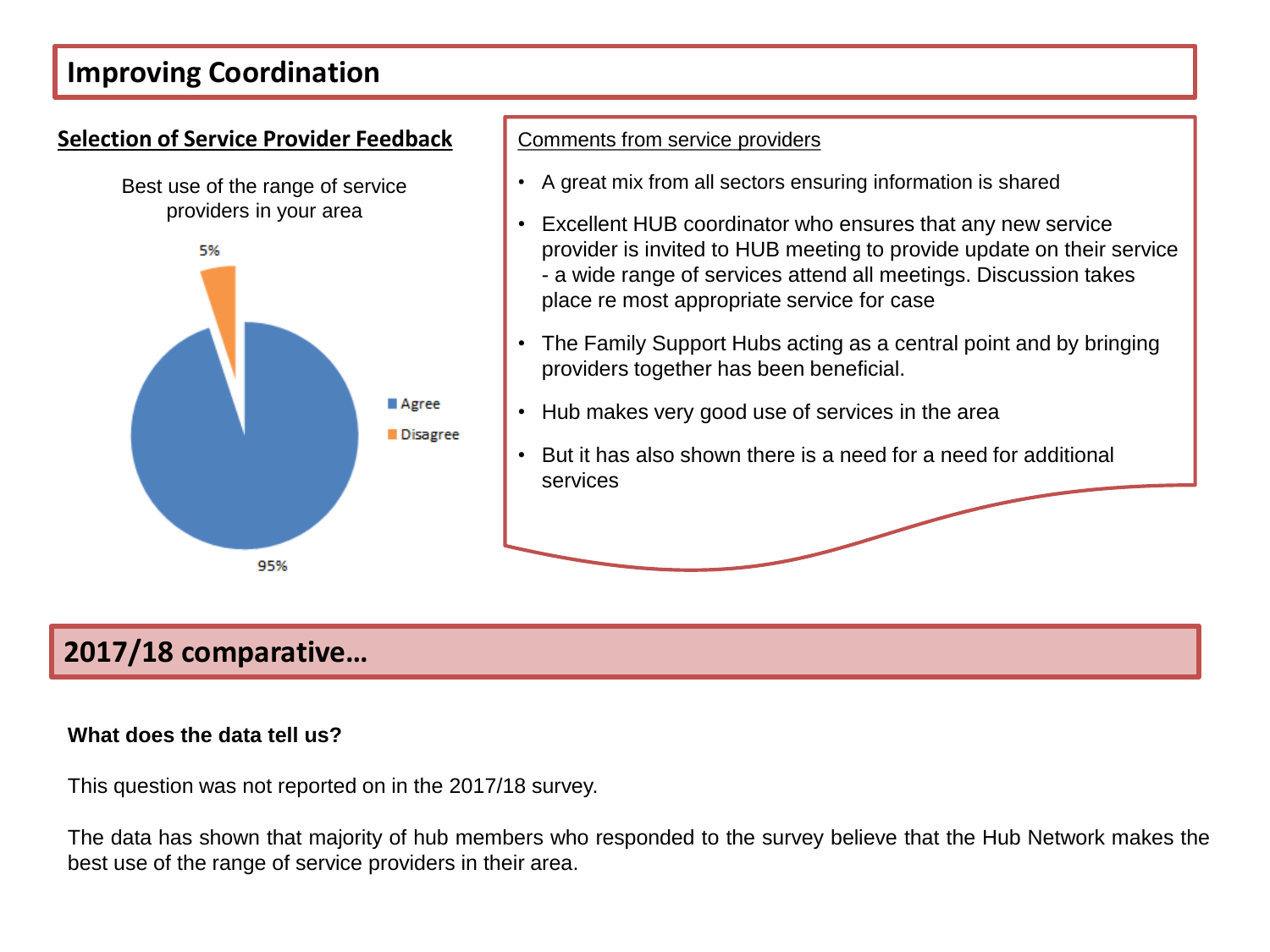### **Improved Awareness of Family Support Services**

### **Selection of Service Provider Feedback**

Increased demand on your service to support interagency cooperation and collaboration



#### Comments from service providers

- Increased demand with respect to attendance at meetings and delivery of training, however this is mediated by time saving benefits with respect to signposting, lack of duplication of service, and enhanced joint working
- It is a demand on time but is usually beneficial
- Slightly by creation of required paperwork however it's worth it if families get the support required
- Yes, but this is a good demand as that is what we aim to do anyway

### **2017/18 comparative…**

#### **What does the data tell us?**

The data has shown that organisations who responded to the survey believe the demand on their services to support interagency cooperation and collaboration through the Hubs has increased by 4% since the 2017/18 survey to 70% in 2019.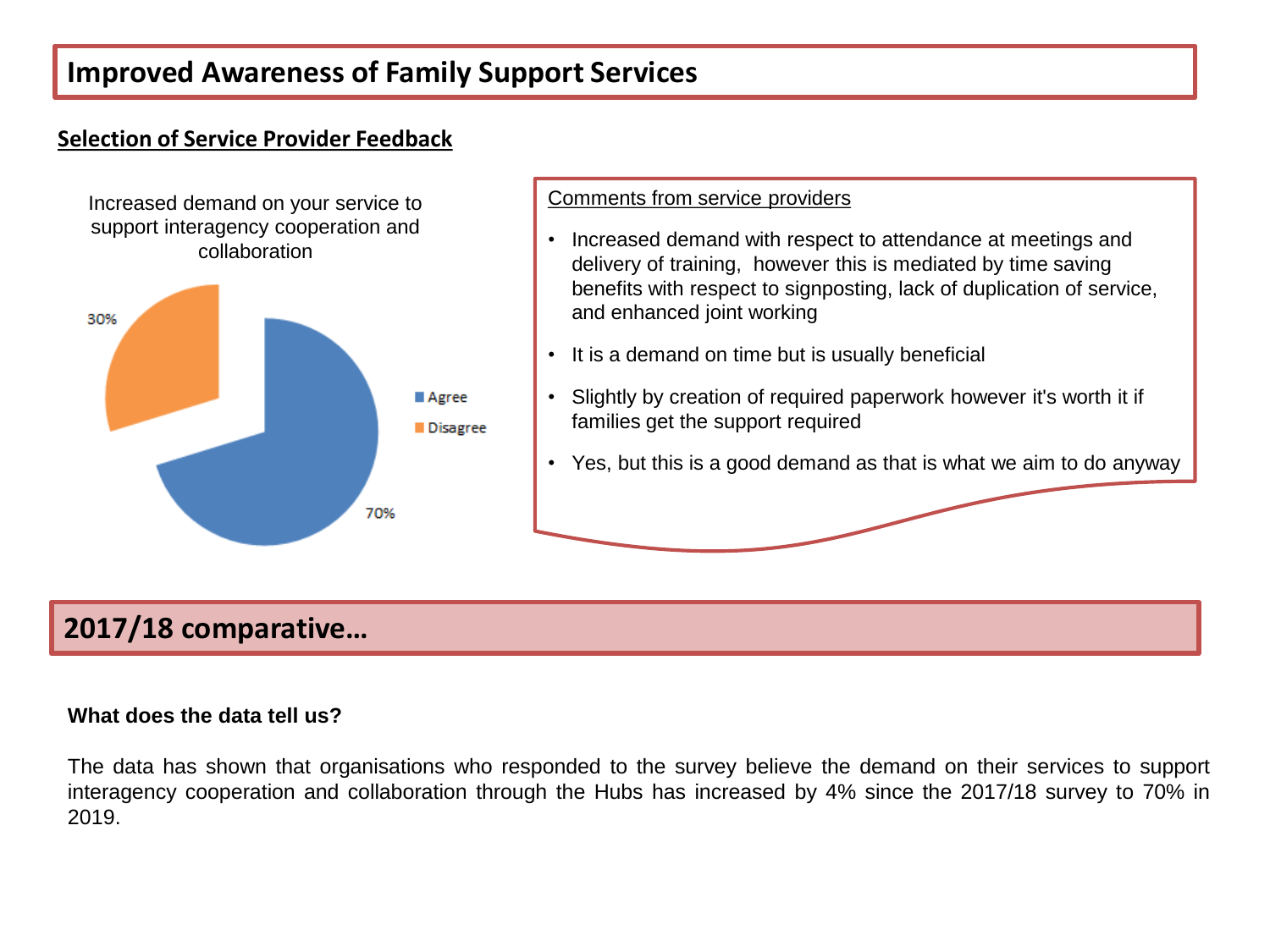### **Assessing the Level of Unmet Need**



#### **What does the data tell us?**

The data has shown service providers who responded to the survey believe there has been a 7% increase in the involvement of service users and the wider community in addressing family support needs through core member organisations who are part of the family support hubs since the survey was completed in 2017/18.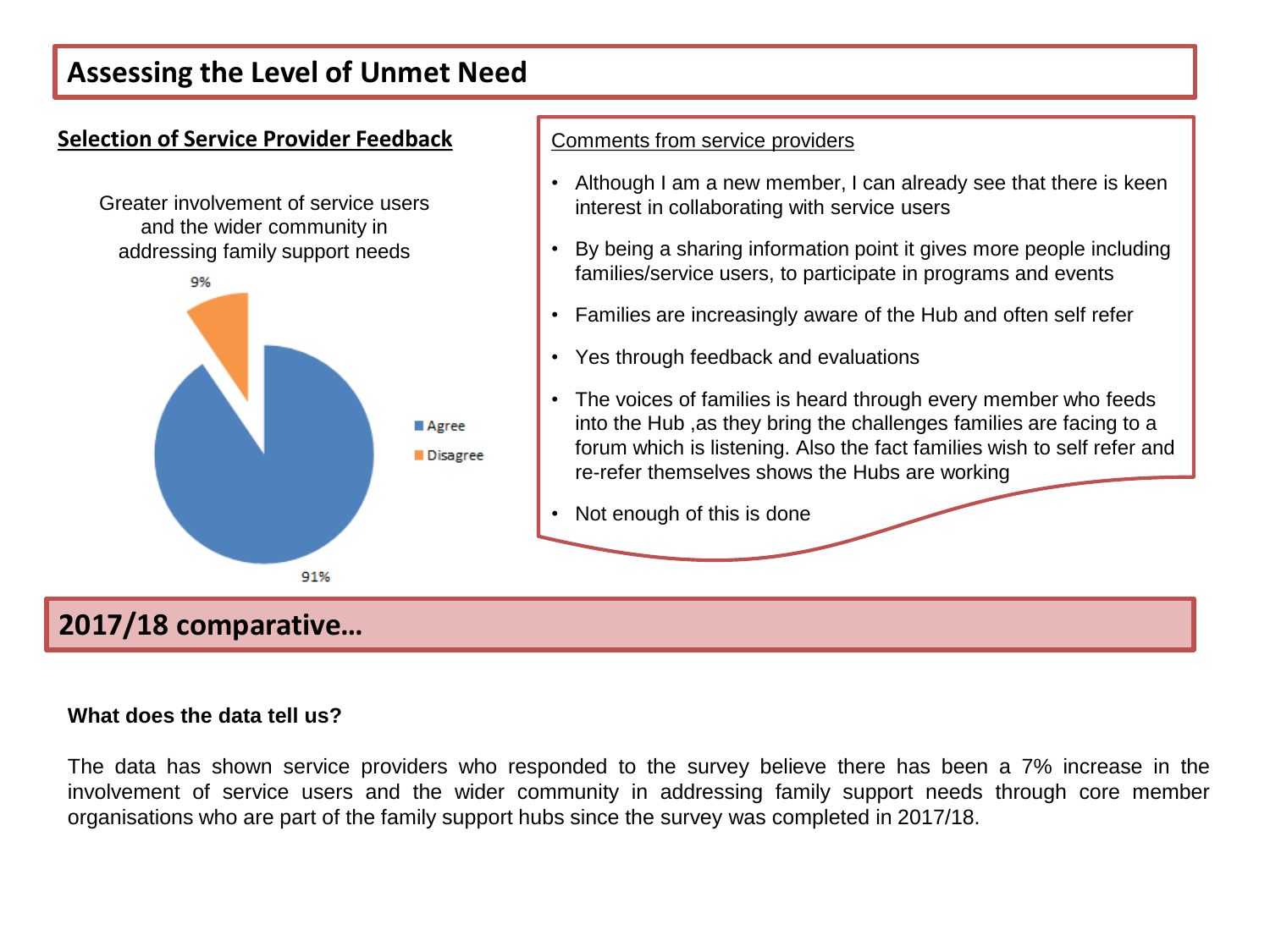### **Improving Coordination of Early Intervention Family Support**

#### **Selection of Service Provider Feedback**



#### Comments from service providers

- Completely agree, valuable information about the roles of other organisations that can be shared in my own work place to aid signposting and ensure appropriate referrals are made to the Hub
- Without the family support hub I would be unaware of what other services provide or what other services are out there
- Very useful to know what other organisations offer and their challenges
- Sometimes it is hard too keep up with the changing landscape of services however the Hub does its best to ensure new services attend to provide information to members which is very useful
- Provides a monthly opportunity to network softly

### **2017/18 comparative…**

97%

#### **What does the data tell us?**

The data has shown 97% of member organisations who responded to the survey believe being a member of a Hub has increased their knowledge and understanding of other workers roles by hub member organisations. This remains the same since the 2018/19 survey.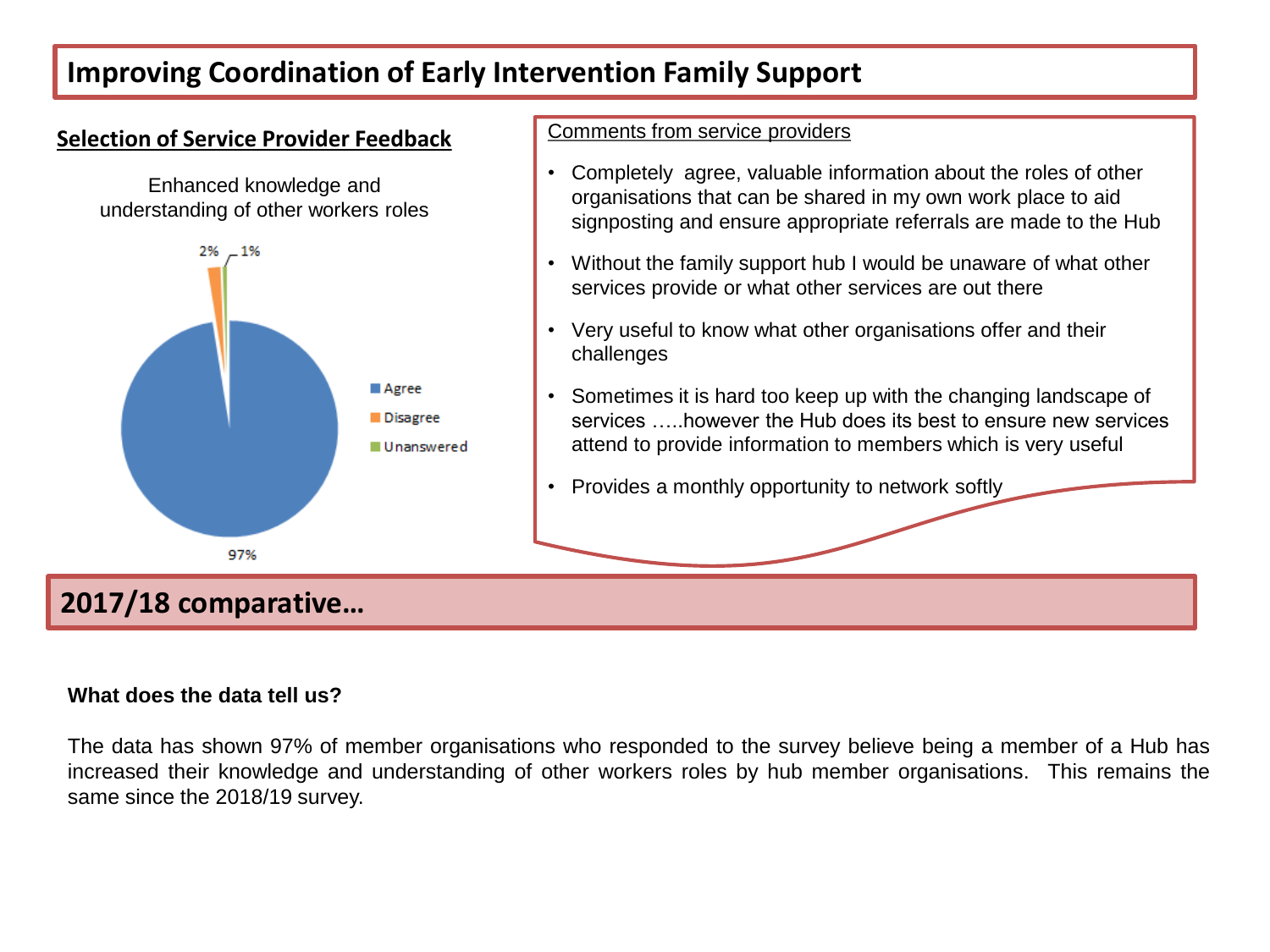### **Improving Access to Family Support Services**



#### **What does the data tell us?**

The data has shown that member organisations who responded to the survey believe there is a slight increase in the understanding of the needs of children and families by using the Family Support Hub model of working of 1% since the survey was completed in 2017/18.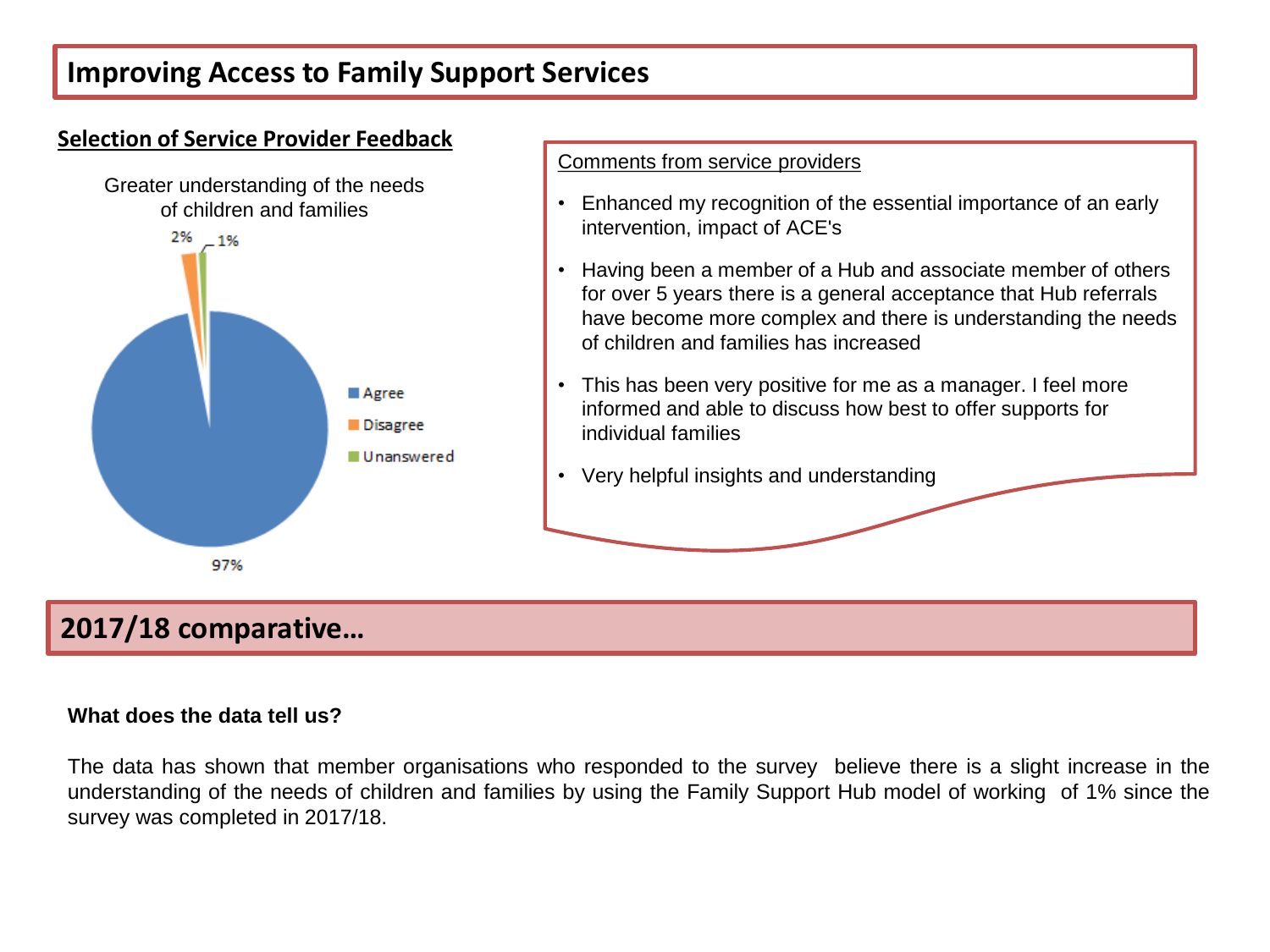### **Improving Access to Family Support Services**



#### **What does the data tell us?**

96% of Hub members who responded to the survey believe that they have an increased knowledge of services available in the local area. This is a slight reduction of 1% since 2017/18.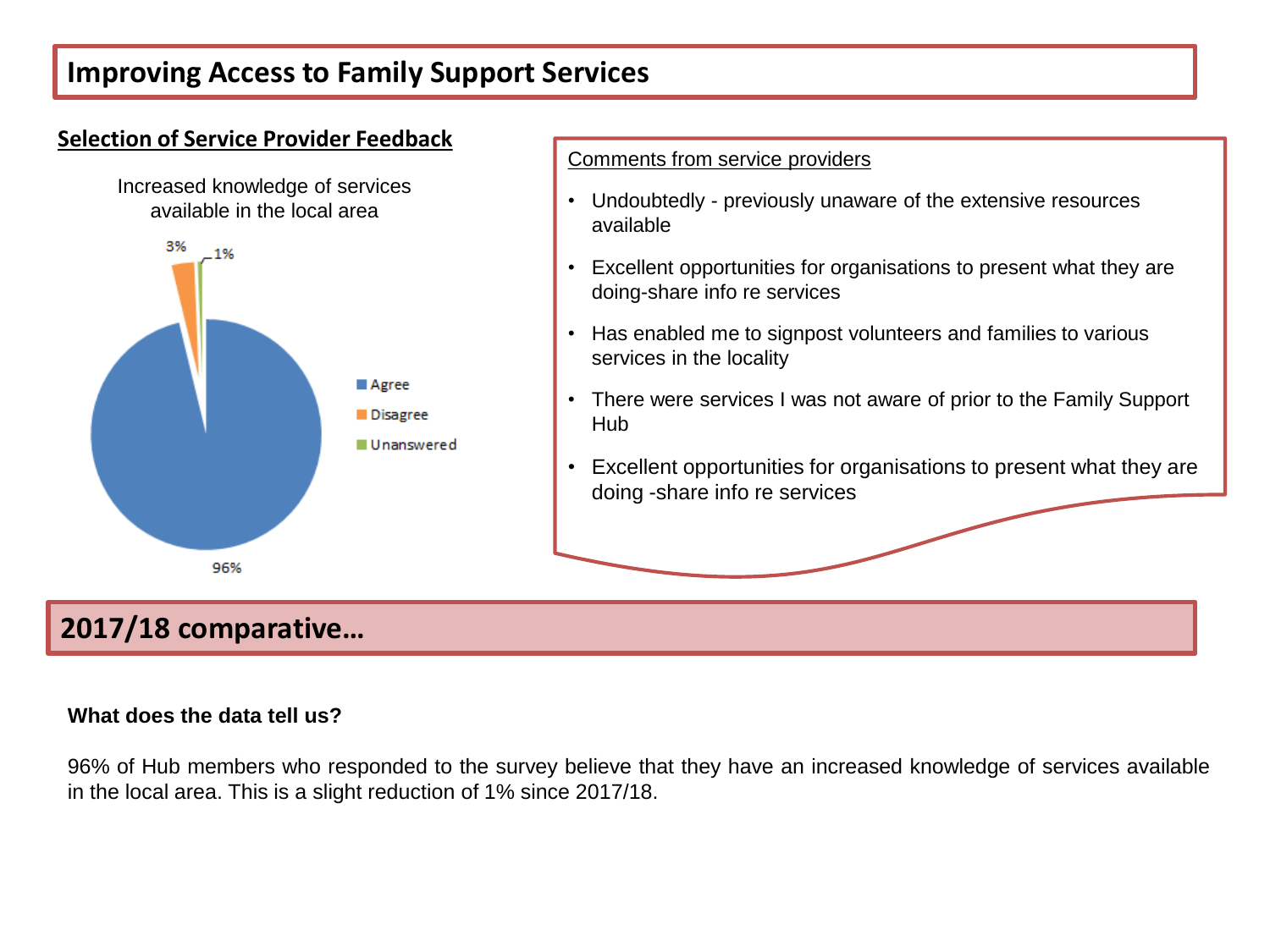### **Improving Coordination**



#### **What does the data tell us?**

Hub members who responded to the survey have reported improved information sharing, communication and trust across organisations over the last year. In 2017/18, 94% of core members reported improved information sharing, communication and trust. This has decreased slightly by 2% to 92% since the survey was completed last year.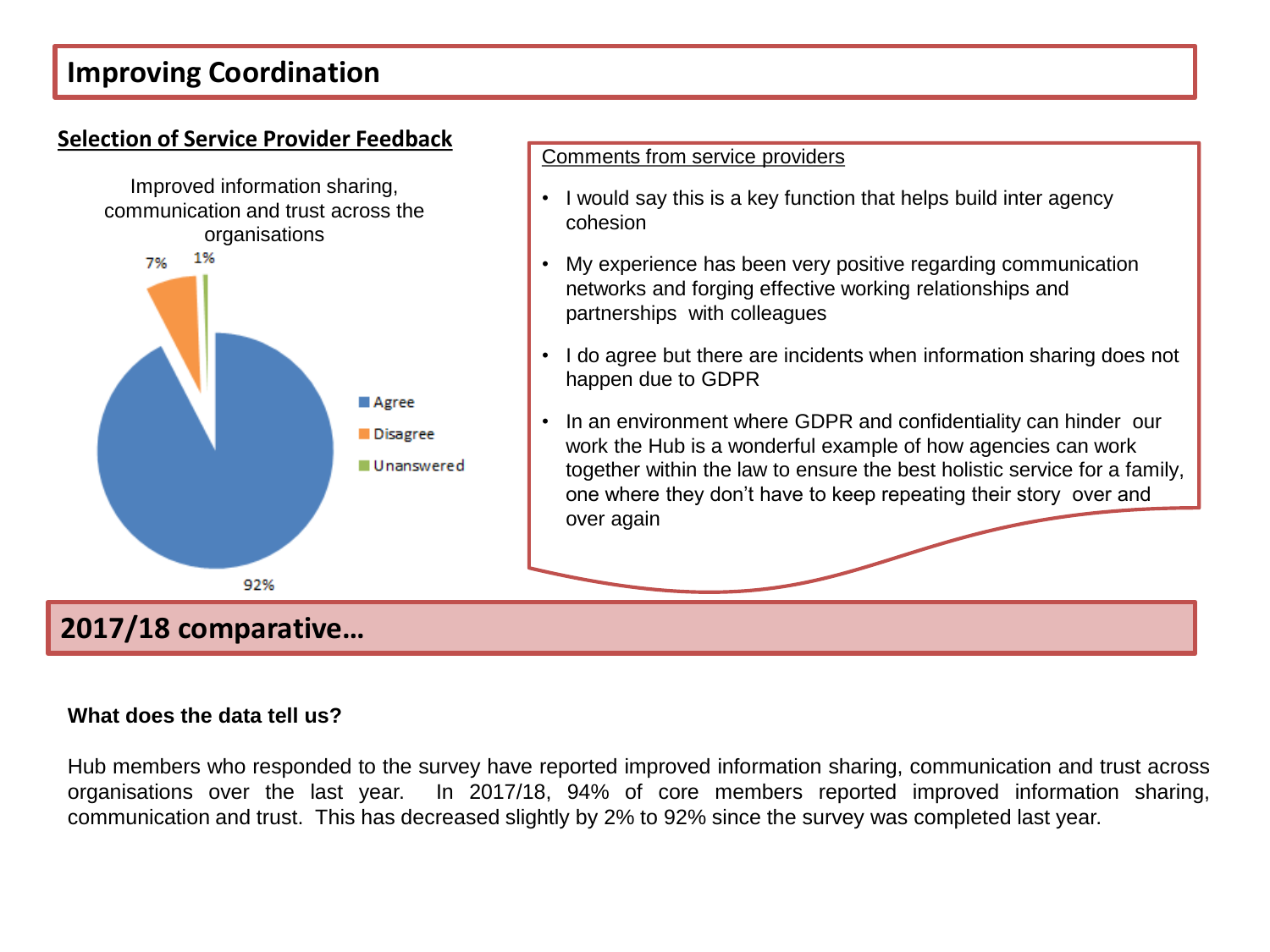### **Improving Coordination**

#### **Selection of Service Provider Feedback Comments from service providers**

Ensuring cooperation and collaboration across organisations in your local area



- The hub members work closely together to insure collaboration between services within the local area
- Yes absolutely and strengthens working relationships and communication between professionals
- Yes it means we are better equipped to collaborate on all Projects not just ones that are initiated through the Hub
- I would like to say agree but in the current funding climate organisations are still competing for scarce resources. They work together when work is targeted at individuals or families but when it comes to developing new services there is still reluctance if they will not be a major beneficiary

### **2017/18 comparative…**

#### **What does the data tell us?**

This question was not reported on in the 2017/18 survey.

The data has shown that majority of hub members who responded to the survey believe that being part of a Family Support Hub ensures cooperation and collaboration across organisations.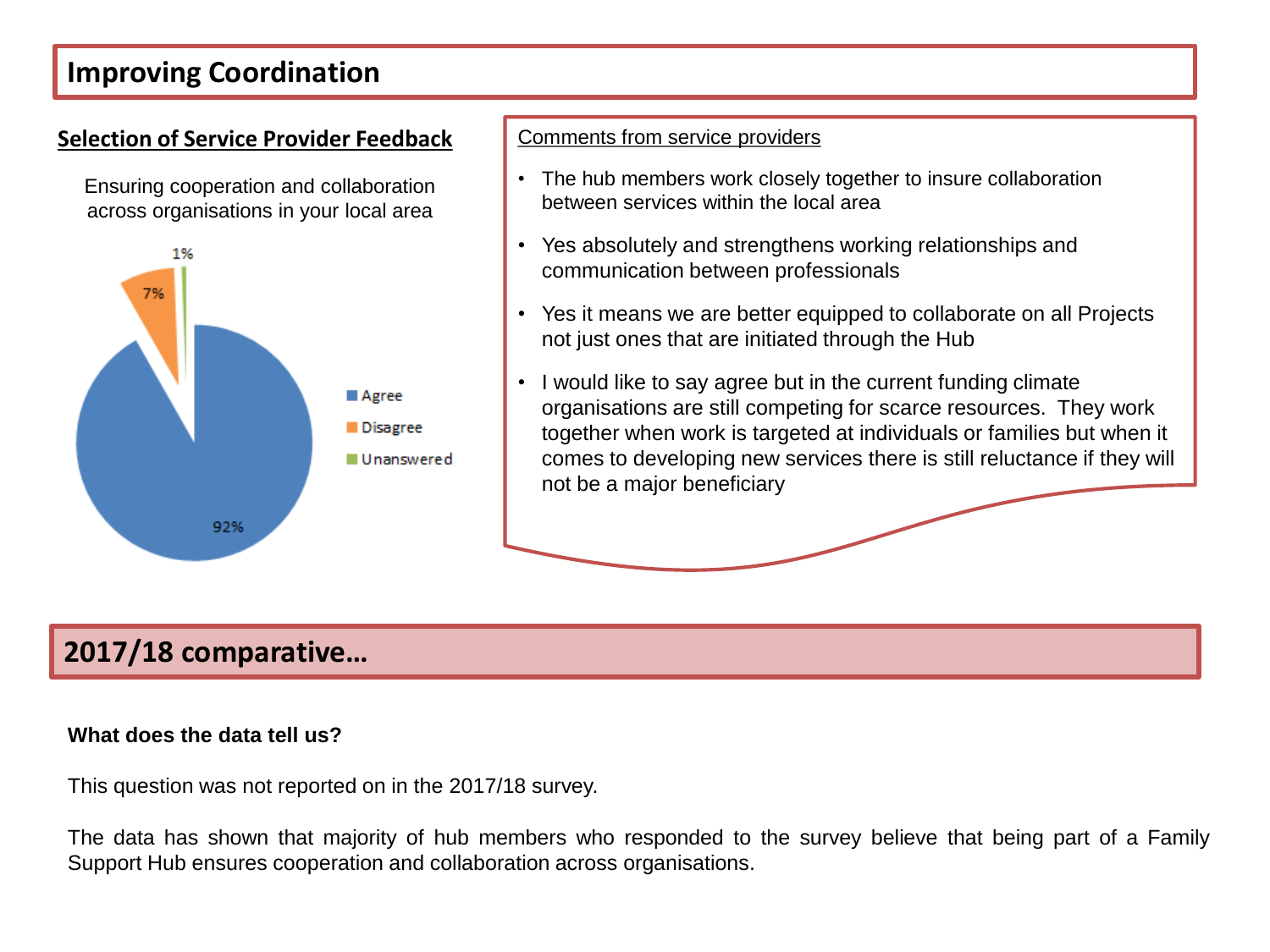### **Improving Access to Family Support Services**



#### **What does the data tell us?**

The data has shown that member organisations believe there is an increased likelihood of improved outcomes for children and families. The percentage of members agencies who agree remains the same as in 2018/19.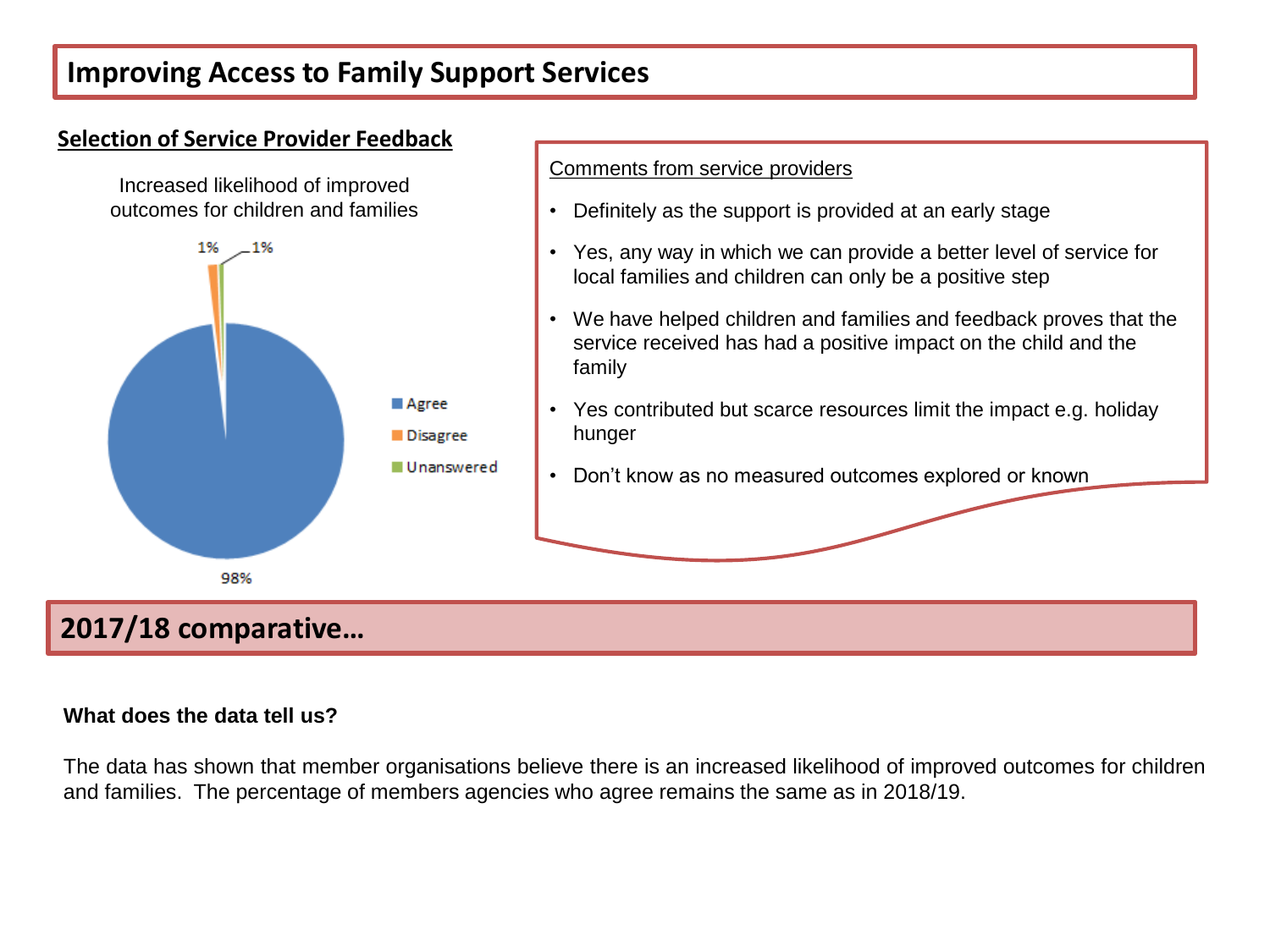### **Improving Access to Family Support Services**



#### **What does the data tell us?**

95% of member organisations of Family Support Hubs who responded to the survey believe families are provided with a more holistic approach to meeting their needs. This has increased by 1% since the survey was completed in 2017/18.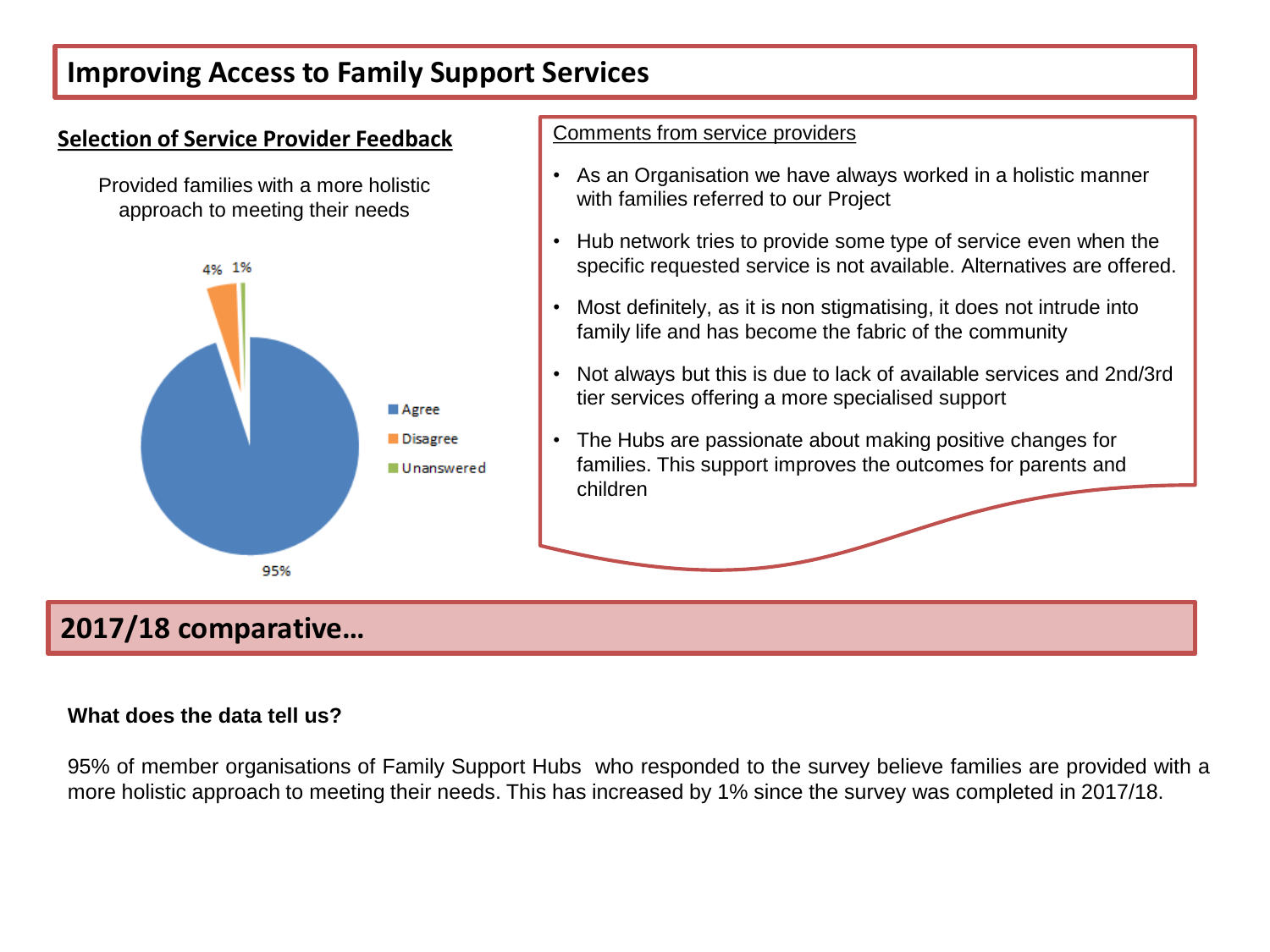### **Hub Members Feedback**

### **Selection of Service Provider Feedback**





Comments from service providers

- My work would be much more challenging without the Hubs
- Yes I feel satisfied that we are making a difference to those families most in need
- Yes, it continues to play a vital role in the ongoing success of our organisation
- It has in some ways increased my personal satisfaction in providing services to families however it often frustrates me as there is such a demand for services, children are presenting with more complex needs and there appears to be limited resources to address these needs

### **2017/18 comparative…**

#### **What does the data tell us?**

The majority of Hub members who responded to the survey have reported a greater level of personal satisfaction in providing a service to families within the family support Hub Network. In 2017/18, 93% of hub members indicated an increased personal satisfaction thus there has been a decrease of 3% since core members completed the survey in 2017/18 .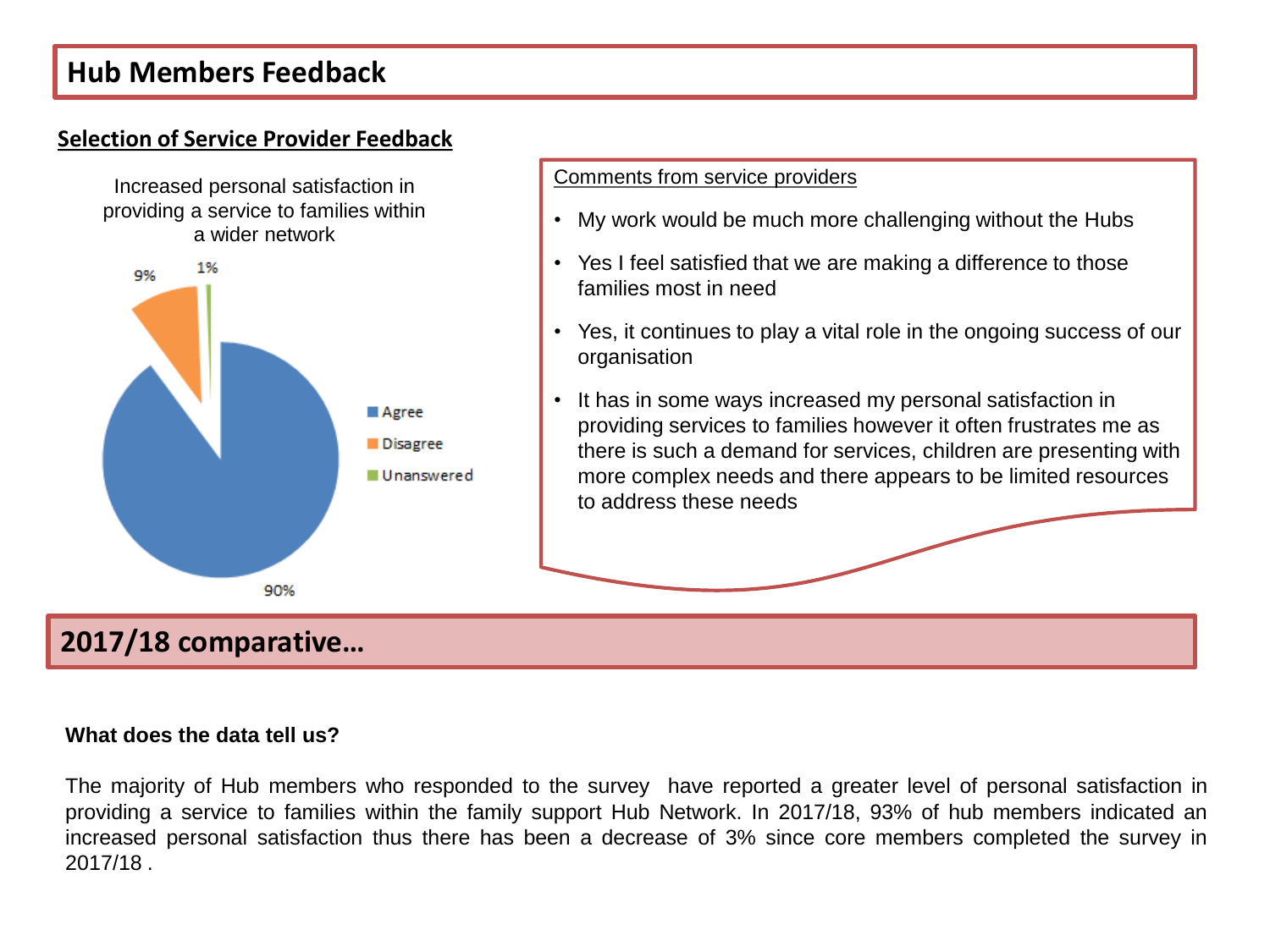#### **Selection of Service Provider Feedback**

"Having worked across both Hub areas before they were formed I can see the difference as can many other organisations who at the beginning would have been sceptical at the concept and are now fully committed to the Hub Network driving forward early intervention and prevention." (Western Area )

"Discussions allow for allocation of the most appropriate service for a family at that time to support with the challenges faced. Practical common sense approach of core members acknowledges the reach and limitations of each service, thus identifying the most suitable supports. The Hub meeting is also an opportunity to learn about other resources/supports available." (Southern Area)

"We are now able to meet each other at Hub meetings and form solid working relationships were the limited resource which everyone has can now be pooled together to provide a greater scale and spread. Very quickly new projects moving into the area can be supported to 'hit the ground running' from support and advice from established membership within the Hubs." (Western Area)

"This has been a definite strength of the Hub, communities are now able to identify what services are needed within the area and groups may apply for funding to fill the gap and their application strengthened due to the data captured through the Hub." (Belfast Area )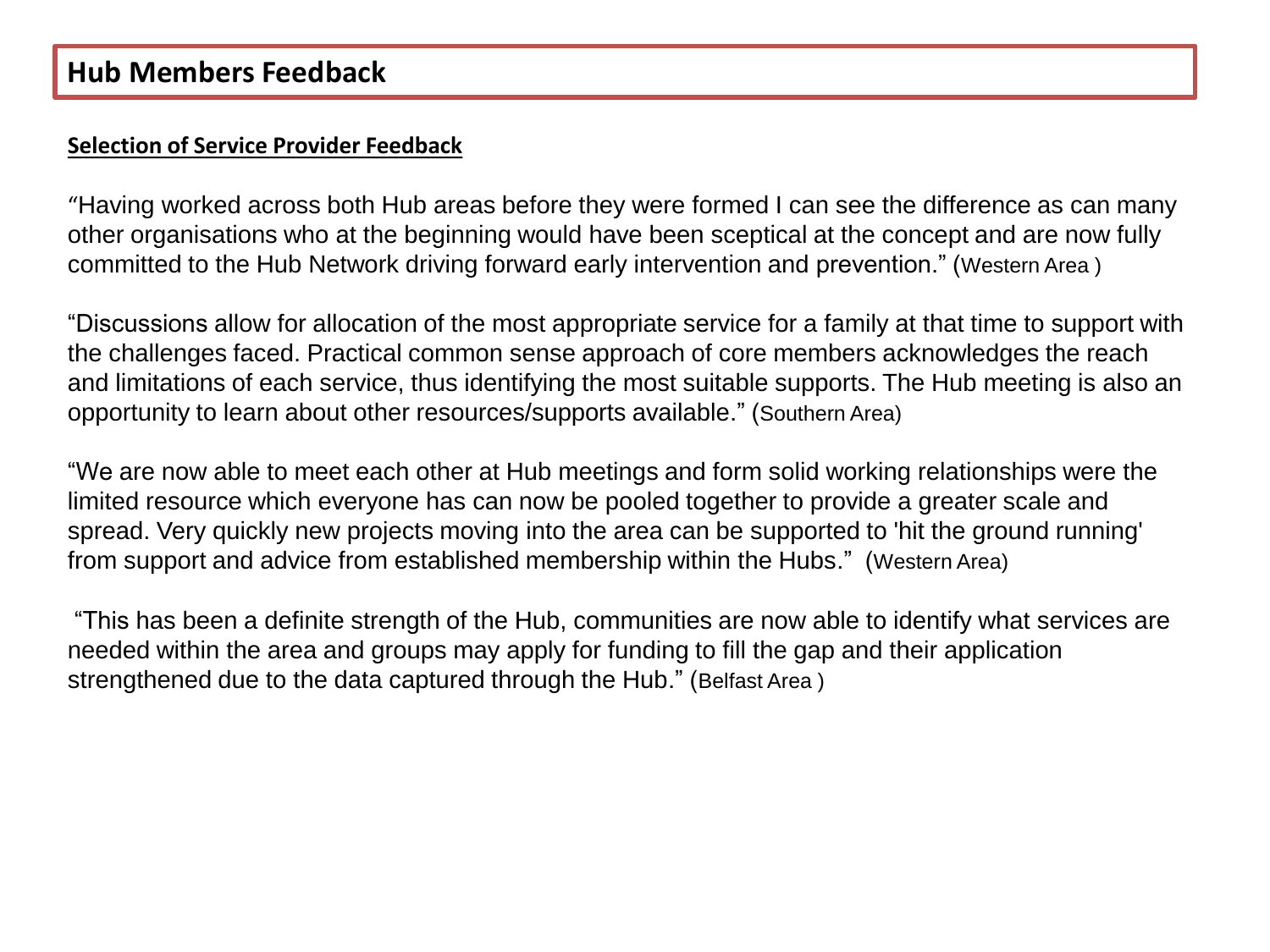#### **Selection of Service Provider Feedback**

"Most definitely as now we are able to signpost and promote each others services as we have formed trusting relationships which respects each others individuality of what they are funded to do and their expertise at doing it. Members have an increased understanding of what others do and their remit." (Western Area)

"With limited resources and time allocated to staff it can, at times, be difficult to release staff to attend however, we strongly feel the benefits to the organisation and the community we provide services to. Therefore, the increased demand has its merits i.e. meeting other service providers, the provision of signposting to relevant services and so on." (South Eastern Area)

"Yes, my knowledge would certainly have been more naive prior to my involvement, I thought I knew what families needed, now I feel we do know, we are able to meet the needs of families, what they need, not what we think they do". (Southern Area)

"The Hub being the conduit has enabled more collaborative work to ensure families are receiving the most appropriate services and that in turn will continually improve outcomes but it would need to be acknowledged that its is the skilled professionals and organisations who achieve this." (Northern Area)

"I definitely think so, many of our families have never heard of the hub or even our service when we first met, we are able to signpost to other supports in their community, meet their needs at an earlier stage thus preventing situations from escalating but more importantly providing parents with knowledge, confidence and skills to improve outcomes for their family." (Southern Area)